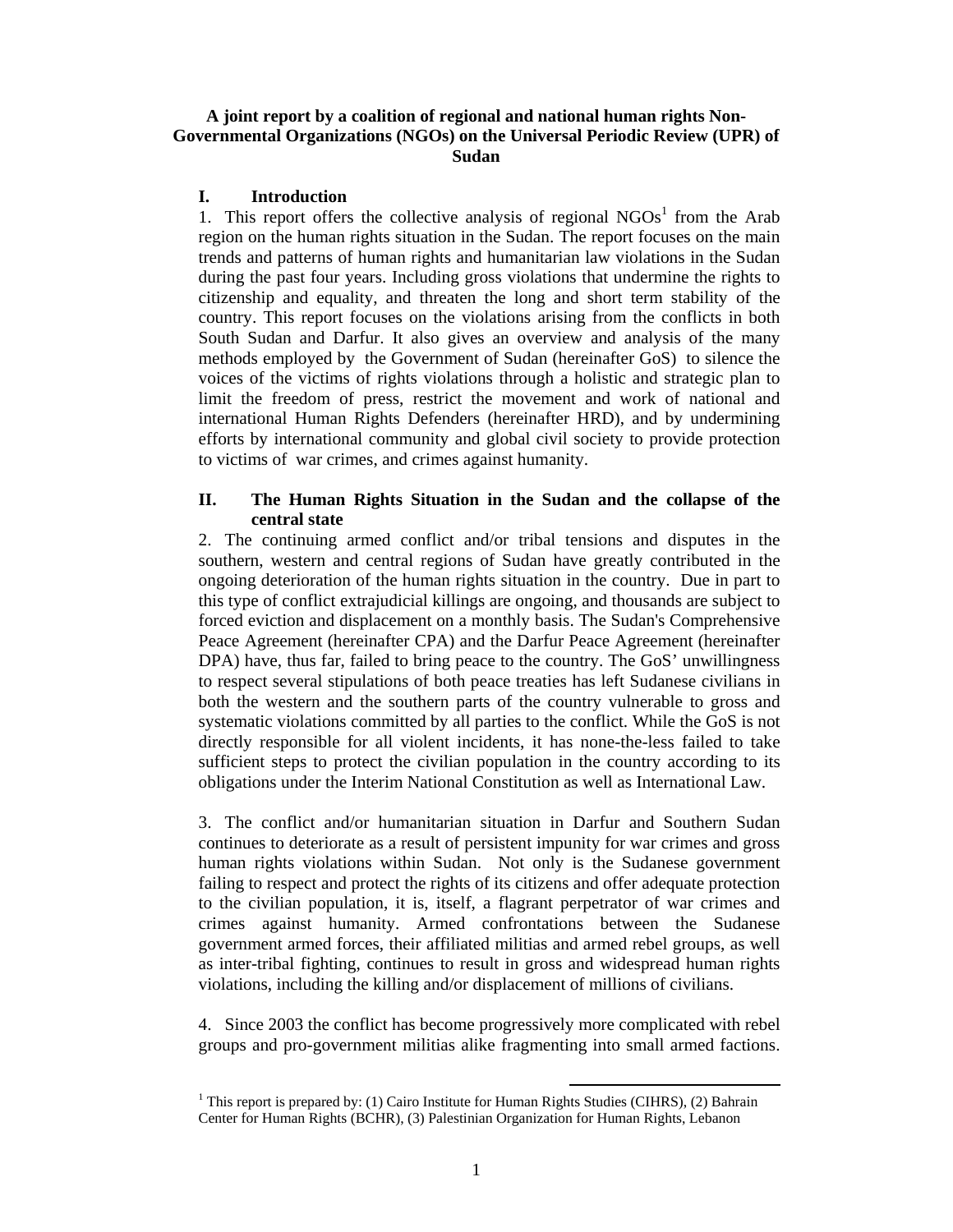In fact, the Head of the Joint African Union-United Nations Hybrid Operation in Darfur (UNAMID) described the conflict as one of "all against all"<sup>2</sup> – a situation that endangers the future of a durable peace. Official retaliatory measures, including the expulsion of humanitarian organizations from Darfur by the Sudanese government in reaction to international efforts to put an end to impunity in Darfur and address the root causes of the conflict, demonstrates a complete disregard for the basic rights enshrined in both international human rights and humanitarian law. The current situation described above, despite a growing belief that the situation is improving, has ensured that the basic security of civilians in Darfur and in South Sudan may now be more threatened than ever before.

5. **Darfur… a "No Peace Zone":** The deteriorating humanitarian situation in Darfur as a result of the armed conflict between the Sudanese government and rebel groups continues to pose a serious threat to millions of unarmed civilians. In what UN Secretary-General Ban Ki-moon described as "a devastating humanitarian situation," the situation in Darfur continues to be characterized by ongoing hostilities and widespread human rights abuses. Even after the signing of the DPA, hostilities continued to claim the lives of civilians, and the displacement of the population. Between the months of July and October 2008, some **90,000** people in Darfur we forcedly displaced.<sup>3</sup> In addition between October 5 and 17 of the same year, government forces and its supporting militias raided more than **12** villages in Southern Darfur leaving **44** civilians dead and leading to an influx of the number of IDPs.

6. Despite increased attention and condemnation of the atrocities committed against civilians in Darfur, the human rights situation in the westernmost region of Sudan remains dire. The Sudanese armed forces continue to conduct indiscriminate attacks against civilian population and infrastructure in violation of basic laws of war and UN resolution 1591. Soon after announcing a unilateral, unconditional ceasefire on November 12, 2008, government forces carried out bombing raids on villages in North and West Darfur, most notably Kurbia in North Darfur. On January 15, 2009 and in what was described as the "worst violence in a year,"<sup>4</sup> fighting erupted in Muhajiriya between the government supported militias and rebel groups. As reported on February 4, 2009, the fighting has claimed the lives of at least 30 people and uprooted some 30,000 more.<sup>5</sup> In March 2010 the GoS attacks on Jebbel Marra lead to the forced displacement of an additional **40,000** civilians.

7. Exact details of incidents of continuous violence against civilian population in Darfur are well documented in several UN and INGO reports, and they are not the purpose of this report. Nevertheless, it is worth mentioning that the GoS has been

 <sup>2</sup> *Darfur today is a conflict of all against all*, Security Council (SC/9644), April 27, 2009, *available at* http://www.un.org/News/Press/docs/2009/sc9644.doc.htm. 3

*Rhetoric vs. Reality: The Situation in Darfur,* SaveDarfur, Human Rights First, Human Rights Watch, at 2, *available at* http://www.humanrightsfirst.org/pdf/081201-HRF-rhetoric-vs-reality.pdf.

<sup>&</sup>lt;sup>4</sup> Integrated Regional Information Networks (IRIN), *Sudan: Darfur suffers "worst violence in a year"*, 28 January 2009. Online. UNHCR Refworld, *available at*

http://www.unhcr.org/refworld/docid/4981788ca.html, (accessed 11 February 2009). 5 Integrated Regional Information Networks (IRIN), *Sudan: Conditions getting worse for Darfur* 

*civilians*, 4 February 2009, UNHCR Refworld, *available at*

http://www.unhcr.org/refworld/docid/498ab63e17.html, (accessed 11 February 2009).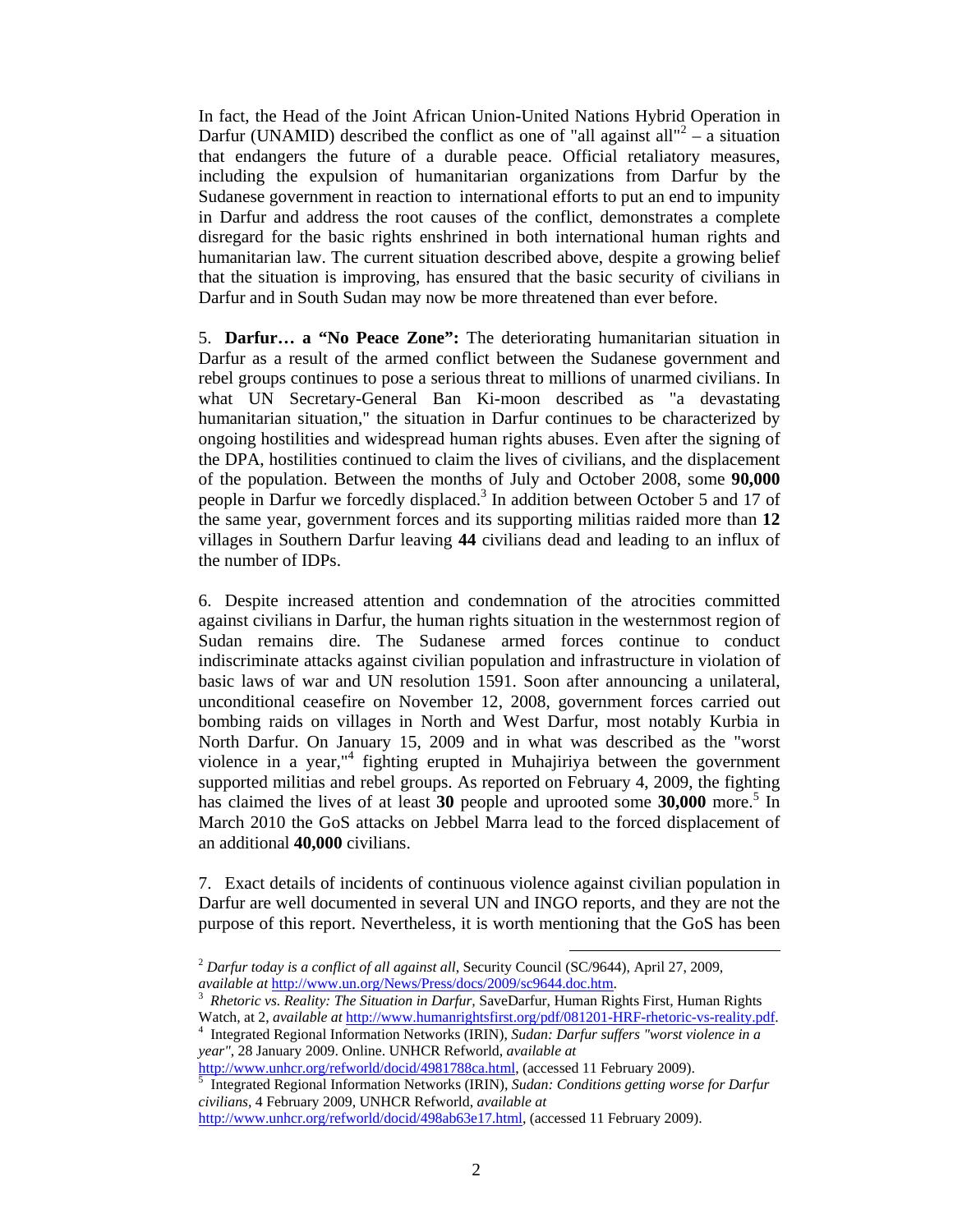redundant to accept the calls and suggestions of several national, regional and international actors to find a just solution for the conflict, which is the reason why the numbers of victims in Darfur is on the rise. We firmly believe that any peace deal that fails to incorporate a holistic approach to the right to truth, justice, compensation and reparation will fail to bring a just end to this now seven years conflict.

8. In this regard, the Qatar sponsored peace talks in Doha have failed once again to reach a final agreement between the GoS and the different warring factions in Darfur. While the Justice and Equality Movement were included in the talks, the Sudanese Liberation Army/ Abdul Wahid faction failed to engage in the discussion to reach a final compromise for peace. In the meantime, the GoS has also failed to honor its cease-fire agreement(s) with the various warring rebel groups. Additionally, the absence of consultations and the exclusive process in which the DPA was conducted has lead to its failure, and to the failure of all subsequent procedures that took the DPA as the base for negotiations. A study of the assessment and needs of the victims should have been carried out by the drafting actors before determining the content of the DPA.

9. Additionally, the tension between the concept of restorative and retributive justice has been highlighted during this past years' negotiations on Darfur. While the DPA has created a coherent set of compensation mechanisms, that is commonly regarded as a means of restoring or compensating for the harm done to victims and the society as a whole through an inclusive process. However, retributive justice, i.e. holding perpetrators of human rights violations accountable before an independent judiciary by the state, or competent international courts, and the enforcement of appropriate penalties, has been widely neglected during the negotiation process. The Sudanese victims' demands for justice and accountability, and their recommendations regarding land restitution and land management seem to be indispensible to addressing the root causes of the conflict in Darfur, securing the sustainable peace in the Darfur region, and providing sufficient incentives to the rebel groups and Arab nomads to maintain peace and stability in the region. This necessary process has been set aside by both the DPA and the subsequent Qatar arrangements.

10. **Southern Sudan… An Unfinished Civil War? :** Between January and November 2008, the various disputes in South Sudan led to the forced displacement of some **187,000**. In 2009, the conflict claimed the lives of approximately **1200** people during tribal violence. In February alone, more than **30** civilians were killed during a clash in Malakal between the Sudanese People Liberation Army (SPLA) and the Sudanese Armed Forces.

11. Furthermore, the year 2010 witnessed further deterioration in the human rights and humanitarian situation in the southern region of Sudan. More than 700 were killed and **150,000** were internally displaced. The GoS has failed to take appropriate measures, as required by international law, to protect and provide for the well-being of civilians who have been displaced or victims of violence.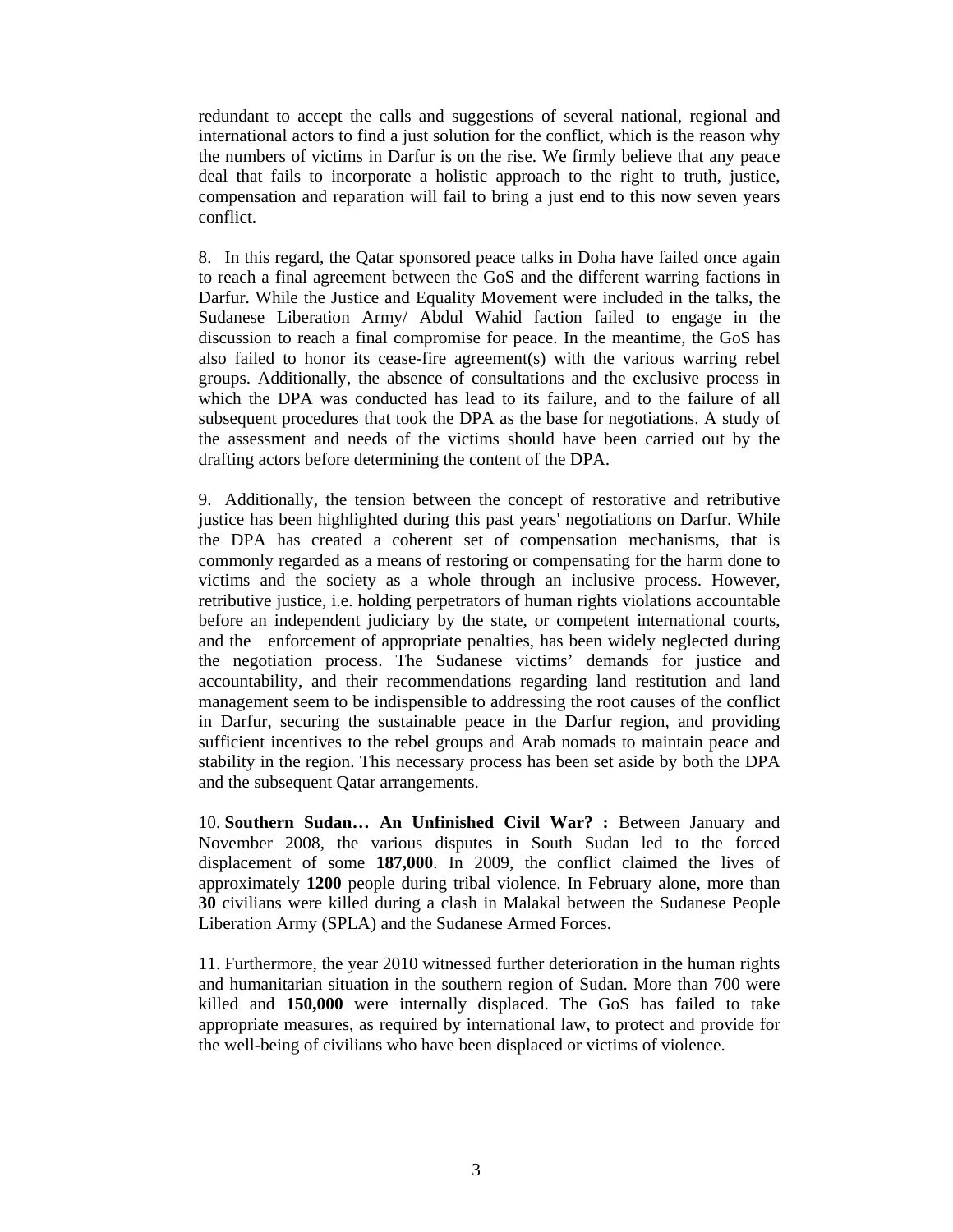12. The Sudanese government has been unwilling to honor its obligations under the CPA. The latter requires series of necessary democratic legal reforms that the government of Sudan should imperatively undertake to guarantee an effective right to victims' reparation. Months away from the upcoming referendum that will determine the fait of the unity of the country, the Sudanese government maintains approximately 60 different laws that are in direct contradictions with the Sudanese interim Constitution of 2005. Some of these laws grant to security services and state officials personal immunity, and add obstacles on the ability of the already weakened judiciary to prosecute perpetrators of gross human rights violations by, for example, excluding the penal concept of command responsibility from its legal structure. The GoS' failure to resolve key issues with the government of South Sudan including agreement on the composition of the Abyei referendum's electoral commission, the requirements of voter eligibility, and border demarcation, greatly undermines the possibility of a lasting peace.

13. Furthermore, tribal conflict and insecurity persists throughout South Sudan. Several incidents of violence have erupted during the past four years claiming the life of hundreds, and leading to the forced displacement of thousands of civilians. This conflict is partly due to a flawed peace process. The CPA, like the DPA failed to secure the right to truth, justice and reparation as prescribed in the "Basic Principles and Guidelines on the Right to a Remedy and Reparation for Victims of Gross Violations of International Human Rights Law and Serious Violations of International Humanitarian Law"6 .

14. **Humanitarian Crisis:** Reports from Darfur have documented an increase in the number of targeted assassinations of community leaders within the camps of Internally Displaced People (hereinafter IDPs). as well as the destruction of property and forced displacement of IDPs, in some camps in South and West Darfur. In addition, scores of IDPs are reportedly suffering from arbitrary arrest and incommunicado detention by National Intelligence and Security Service forces (hereinafter NISS).<sup>7</sup> In August 2008, government forces raided Kalma IDP camp in Southern Darfur, killing **39** IDP and injuring **51**, most of whom are women and children.

15. While the GoS continues to fail to protect and accommodate for the thousands of displaced individuals and war victims, it have also shown a consistent tendency to impose undue restrictions on and persistently harass international NGOs (INGOs) who provide essential humanitarian services. In the year 2009 alone, following the International Criminal Court's (ICC) decision to issue an arrest warrant against President Omar Al-Bashir for war crimes and crimes against humanity on March 4, 2009, Sudan's Humanitarian Aid Commission revoked the registrations and expelled **13** INGOs. Authorities have further dissolved **3** national

 $\overline{a}$ 

<sup>6</sup> General Assembly resolution 60/147 of 16 December 2005

<sup>7</sup> Human Rights and Advocacy Network for Democracy (HAND), *Disturbance in Darfur's IDP Camps*, August 13, 2010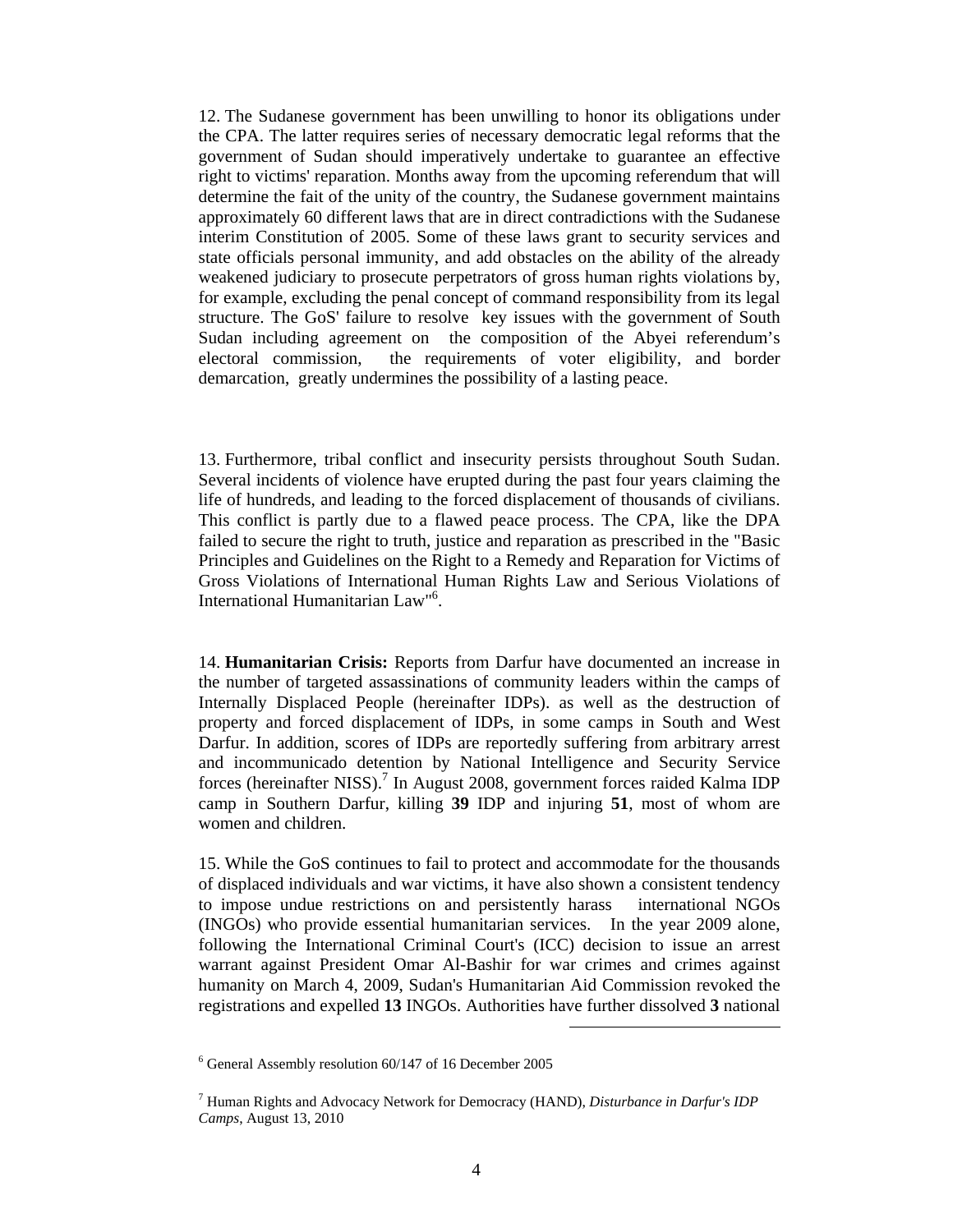NGOs operating in north Sudan for allegedly collaborating with the ICC investigations. It is crucial to note that these organizations provided humanitarian aid to **4.7 million** people in Darfur, and millions more in other areas of Northern Sudan.<sup>8</sup> Consequently, by the end of the month of March 2009, the GoS has removed some **6,500** staff, or **40%** of the humanitarian workforce operating in the region. As a result, the World Health Organization warned that what is considered to have been the largest humanitarian operation in the world "will be irrevocably damaged" by the expulsion, leaving more than **800,000** people without aid and some **650,000** people without full access to the necessary range of health services. Moreover, intimidation and expulsion of INGO officials have continued after the presidential elections in Sudan. Furthermore, by the first month of 2010, an additional **26** INGOs had their registration revoked under the pretext of failure to conduct their activities. As recently as July 2010, the GoS decided to expel two senior officials in the IOM, after allegedly cooperating with the ICC. During the past four years, the GoS has expelled and declared as *personae non grata* UN officials, including the head of UNMIS and some of its employees, as well as ICRC staff members, and other INGO international staff members.

16. Furthermore, the humanitarian situation in IDP camps, particularly in Darfur, have witnessed an alarming deterioration in the past couple of years due to the expulsion of INGOs and aid organizations by the GoS , and denial of access to camps to those organizations still operating in affected areas, including the *Kalma* Camp in Southern Darfur, housing approximately 100.000 refugees.<sup>9</sup> Reports confirm an increase in the number of targeted assassinations of IDP leaders, a rise in the cases of forced displacement of IDPs in certain camps in South and West Darfur, and in cases of arbitrary arrests and incommunicado detentions by the NISS.

17. The summary expulsion of humanitarian and aid organizations from Sudan as a political reprisal against international efforts to ensure accountability for war crimes, including the International Criminal Court proceedings, constitutes an act of collective punishment against civilian population that may amount to an additional war crimes under international humanitarian law.

18. It is important to note that such intimidation, particularly from the side of the NISS has increased around the period of general elections in the country. The Amnesty International report "Agents of Fear: the National Security Service in Sudan" states that "NISS agents have systematically used intimidation and various forms of ill-treatment, including torture, against supporters of the political opposition, students, human rights defenders, civil society activists, staff of national and international NGOs, and anyone seen as posing a threat to the government."<sup>10</sup>

 <sup>8</sup> World Health Organization (WHO), *Joint Statement on the Humanitarian Situation in Darfur*, March 6, 2009, *available at*

http://www.who.int/hac/crises/sdn/releases/joint\_statement\_6march2009/en/index.html.

<sup>&</sup>lt;sup>9</sup> Amnesty International., Life without a Future for Sudan's displaced people, 8 February 2008, *available at* http://www.amnesty.org.au/refugees/comments/8974/ 10Amnesty International, Agents of Fear: the National Security Service in Sudan, 19 June 2010,

*available at* http://www.amnesty.org/en/news-and-updates/report/sudanese-security-servicecarries-out-brutal-campaign-against-opponents-2010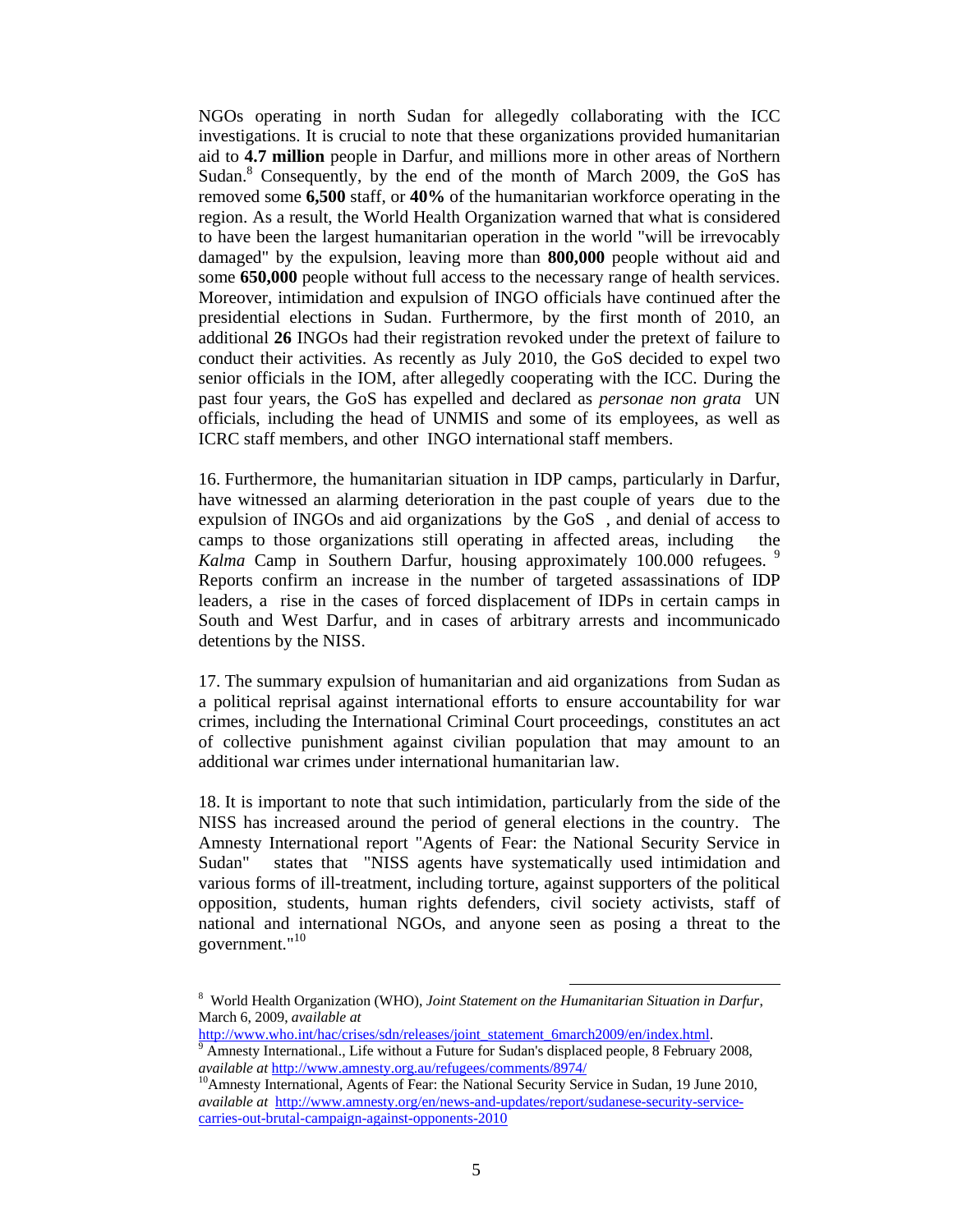### **III. Chronic and pervasive rights violation in the Sudan**

19. **Silencing the victims… Limitations on freedom of expression:** Press freedoms have also been severely curtailed by the GoS. Press censorship is regularly carried out by national security and intelligence personnel. During the past four years, security personnel have banned entire stories or interfered editorially to remove key sections of news stories. In 2009 Security forces forced editors, manages, and their deputies to take an oath not to publish any material banned by the security censor elsewhere, including in online forums. During the same year, the executively controlled Constitution Court, rejected appeals filed by a group of journalists asking for an end to the regime of security censorship.

20. In addition, websites have been regularly banned. In July 2008, authorities banned "YouTube" for containing video clips revealing the beating and torture inflicted upon children under the framework of detentions of some rebel groups.

21. While the amount of security control exercised on the different media outlets may vary from one month to another, the constant repression of media outlets lead to *a de facto* and a *de jury* censorship and a general climate of fear throughout the country.

22. **Forcing Victims to Pay the Price…. Restrictions on the Movements of HRD:** Furthermore, Sudanese human Rights defenders continue to face severe harassment, intimidation and assault. Indeed, the majority of Sudanese human rights defenders have been forced to flee Sudan due to the crackdown imposed by the GoS. Sudanese authorities continue to harass and intimidate those whom they accuse of "spying" or "conspiring" with the ICC, including displaced peoples, human rights defenders and innocent civilians in Darfur. Moreover, during the period of the presidential elections, the NISS increased its crackdown on dissenting voices.<sup>11</sup> Forms of intimidation vary from torture and detention to restrictions on their freedom of movement.

23. The Voluntary Work Law of 2006 gives vast powers to the government to interfere in the activities of NGOs, including their managerial hierarchy and means of obtaining funding. Accordingly, amongst the dozens of human rights organizations that have faced different forms of restriction were the Sudan Organization Against Torture (SOAT), Al-Amal Center for Treatment and Rehabilitation of Victims of Violence, "Khartoum Center for Human Rights, and the Sudanese Development Organization" (SUDO). Government intimidation includes physical intimidation, detention or physical abuse, or through closure, or threats of closure, of an NGO. Reprisals and threats of reprisals against HRDs working with international human rights mechanisms and the International Criminal Court have occurred in a widespread and systematic level. Several rights defenders were held incommunicado, tortured and physically abused. Those who haven't been detained and are still suspected of providing information for

 $11$  Amnesty International, Human rights defenders at risk in Sudan, 2 August 2010, available at http://www.amnesty.org/en/library/info/AFR54/012/2010/en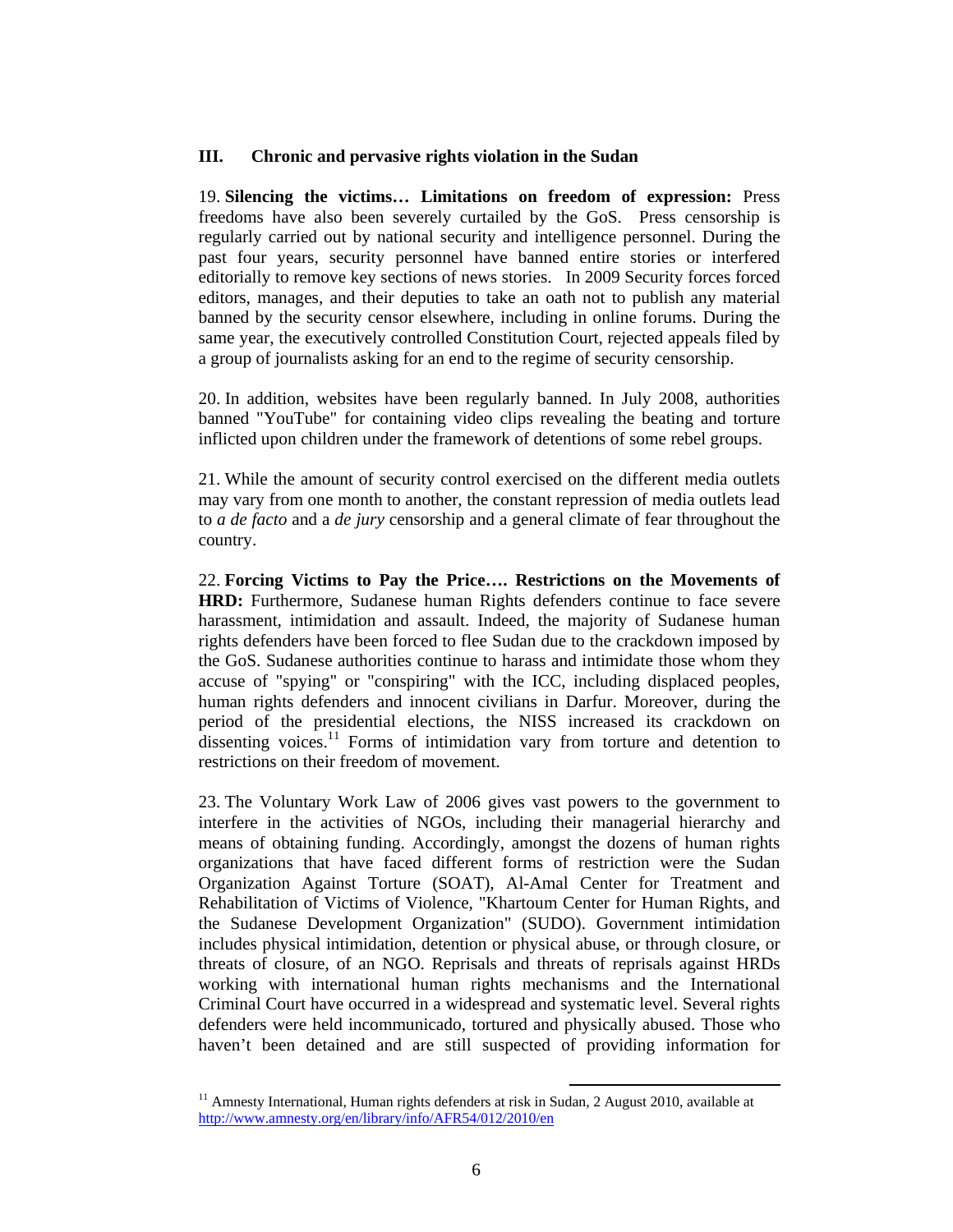different international mechanisms, receive daily threats and often have security personnel following them. These attacks have forced several human rights defenders into *de facto* exile or to apply self-censorship.

24. The already small margin of freedoms and liberties in the country is gradually shrinking. The GoS still attempts to impose solutions by force and intimidation. This approach is a main cause of the prolonged conflict and death of hundreds of thousands of innocent civilians in the five different regions of the Country, and the desolation of state infrastructure.

25. **Forged elections and an uncertain future:** The way leading to the most recent general parliamentary and presidential elections was paved with obstacles. While the CPA obliged the GoS to enact a new Elections Law by mid 2005, the law was not passed before 2008. The law stipulates that 60% of parliamentary members shall be directly elected by the electorates in the different local constituencies and the remaining 40% shall be elected from amongst party-list proportional representation, with 25% of the seats allocated to women, which was considered as a radical positive dev**e**lopment in the country. However, opposing actors in the country heavily criticized the law as the latter doesn't satisfy their demands for holding a mixed electoral system based on equality between geographical constituencies and proportional representation systems. Additionally, the holding of the elections was supposed to be linked to a holistic reform of existing repressive laws that contradict with international human rights and humanitarian law. The GoS was also required to conduct a credible and independent census a year or two prior to the elections that would server as a primary source of information to decide the number and re-allocate/distribute the different constituencies as well as to demarcate the new administrative boundaries. The results of the census in highly polarized and contentious areas like the Nuba Mountains and Darfur were unreliable and insufficient. The general insecurity situation, inter-tribal fighting and violence, the contested boundary lines between counties and logistical difficulties have affected both the results of the census and of the general elections as well.

26. The Sudanese Presidential and Parliamentary elections themselves witnessed numerous irregularities and incidents of voter disenfranchisement. Domestic and international observers have noted that the balloting process fell short of international standards for free and fair elections. These included the "repression and arrests of activists and opposition members;" the "intimidation of election observers;" "allegations of fraud" in North Sudan; "beatings, arbitrary arrests, and intimidation of opposition candidates and party members and election observers;" "beatings, intimidation and arbitrary arrests of domestic observers;" "reported widespread fraudulent activities" in South Sudan; limited voting in Darfur due to "violence and the threat of violence by security officials or other armed persons;" "incidents of intimidation of observers" and voters; and, the dire humanitarian situation including widespread displacement.<sup>12</sup> Nevertheless, while international observation missions including the African Union, the Carter Centre, the

<sup>&</sup>lt;sup>12</sup>Human Right Watch, Sudan: Flawed Elections Underscore Need for Justice: Sudan's President Should be in the Hague Facing Charge Against Him, Available at http://www.hrw.org/node/89975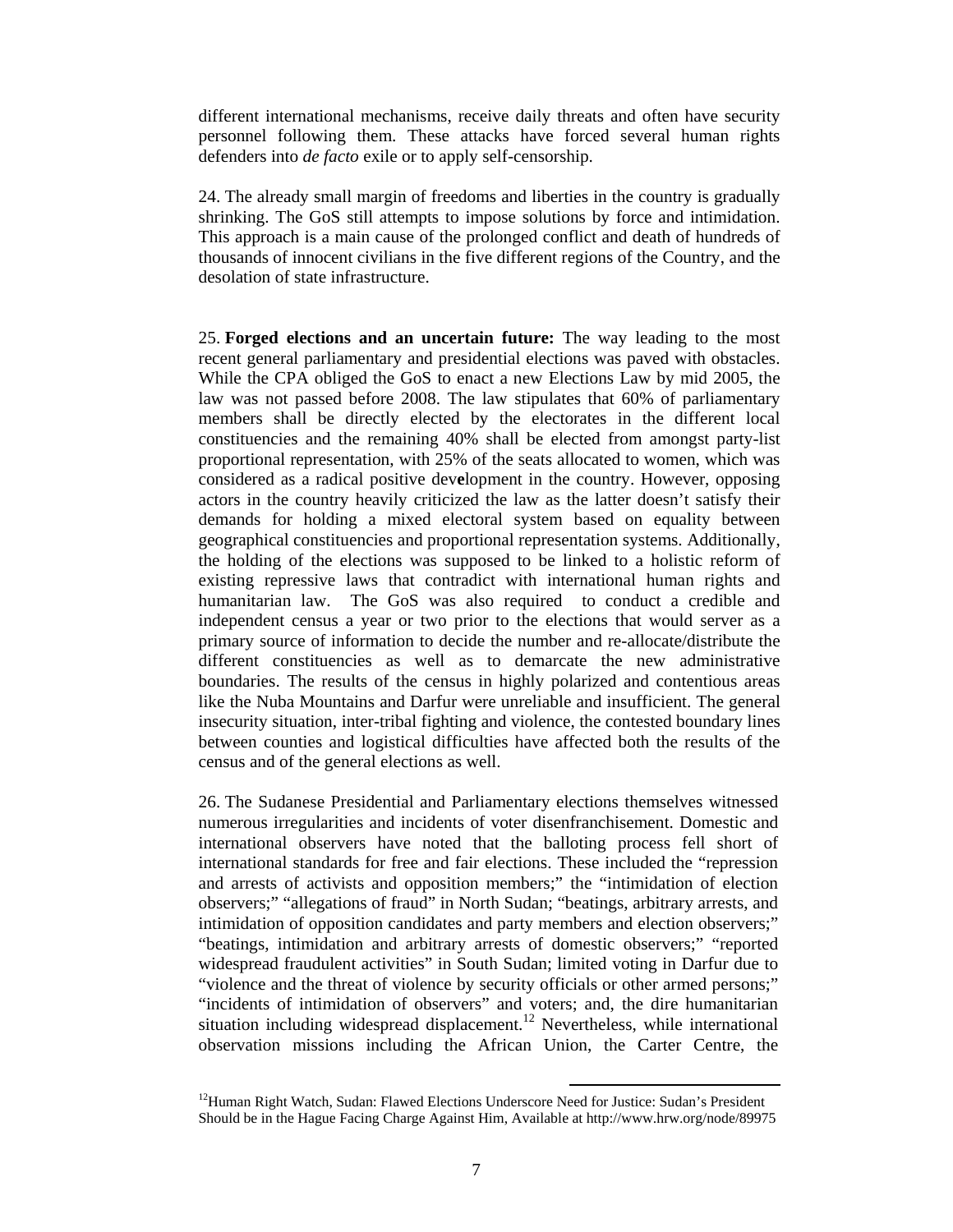European Union, the Intergovernmental Authority on Development and states such as the United States maintain that the balloting process did not meet international standards, this has been framed largely as a result of technical shortcomings.<sup>13</sup>

27. Significant international actors appear to have adopted the view that staging elections in Sudan at any cost is essential to maintaining the Comprehensive Peace Agreement  $(CPA)$ .<sup>14</sup> While, at first glance, such considerations could appear legitimate, the violations that took place years before as well as during the election period are too grave to be ignored for expedience or attributed to technical shortcomings.

#### **IV. Absence of mechanisms for Peace and Accountability**

28. **Silencing the victims…. Limitations on international accountability**: In response to the UN Security Council referral of the situation in Darfur to the ICC, the GoS have constituted a Special Tribunal to investigate into the crimes that have been committed in the western region. The proceedings of this Special Courts have failed to uphold international standards or hold perpetrators of war crimes and rights violations accountable. The Sudanese judicial system in general lack basic requirements to ensure its independence, a condition that has prevailed since the 1989 coup d'état; where many qualified judges were purged for political reasons. As a result, both the ICC and the Security Council have assured several times that the complimentarity standards have been respected by the Court when it indicted three top Sudanese officials including the incumbent president of Sudan and two other rebel leaders for war crimes, crimes against humanity and acts of genocides that were allegedly committed in Darfur

29. The failure of the Sudanese government to prosecute war criminals in Darfur is also coupled with its failure to ensure a national judicial oversight over the persistent violations of individual rights throughout the country. Widespread acts of torture and inhumane treatment, including rape and other forms of sexual and gender based violence, and violations to the right to life, privacy, religion and discrimination are rarely brought in front of national courts. The judicial system remains weak and in certain cases unable and/or unwilling to prosecute government officials due to the unprecedented control that the government has asserted over the judicial apparatus.

30. Furthermore, the GoS has refused to implement recommendations of various UN bodies, including the many recommendations compiled by the former Expert Group on Sudan at the UN Human Rights Council.

<sup>&</sup>lt;sup>13</sup> See for example, The Carter Center, Preliminary Statement of the Election Observation Mission, April 17, 2010

<sup>&</sup>lt;sup>14</sup> US State Department, Sudan Troika Joint Statement on the Sudanese Elections, April 19, 2010